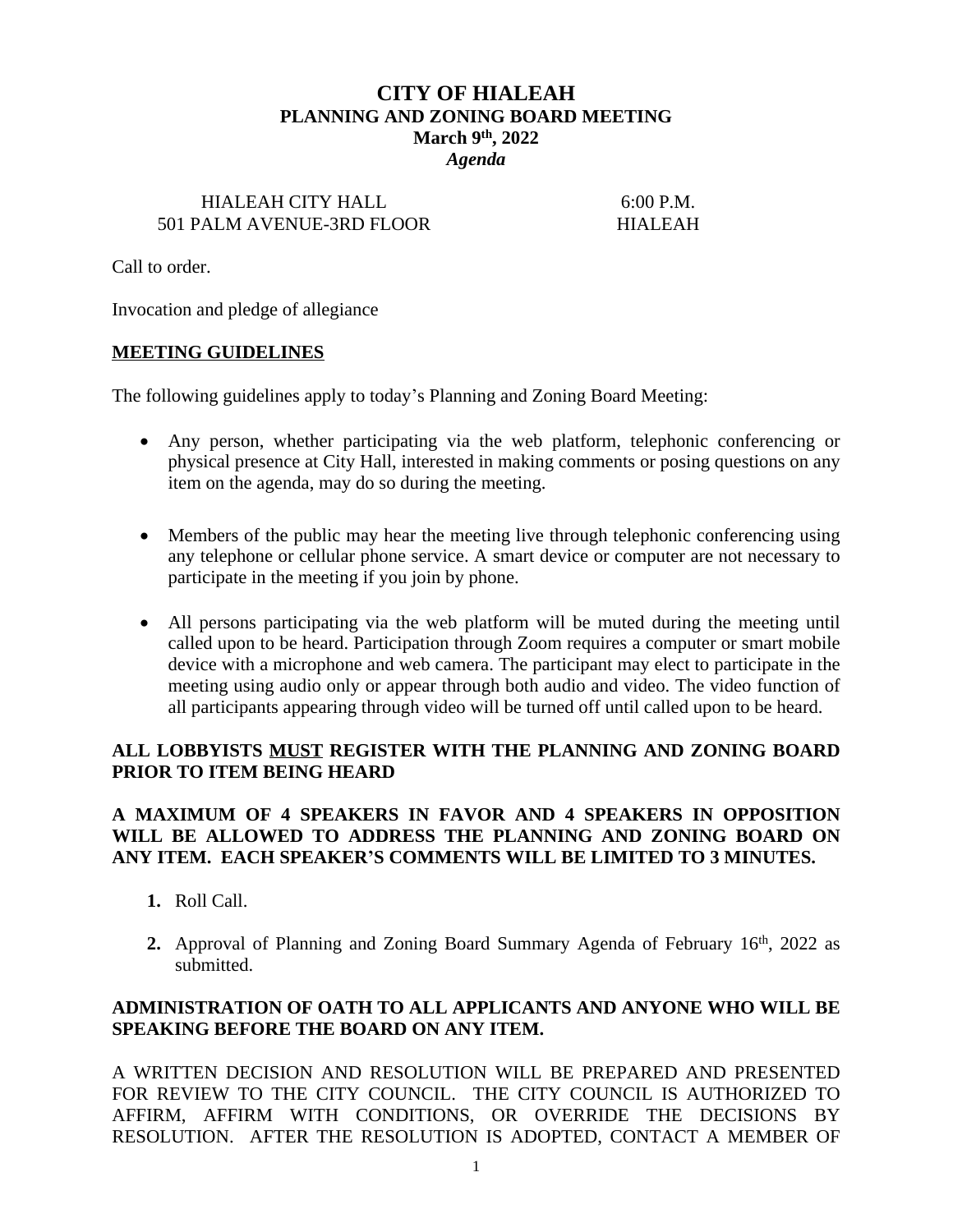THE CITY CLERK'S OFFICE TO OBTAIN A COPY OF THE FINAL DECISION AND RESOLUTION. UPON YOUR RECEIPT OF THE FINAL DECISION AND RESOLUTION, CONTACT THE BUILDING DEPARTMENT TO OBTAIN YOUR REQUIRED BUILDING PERMIT. SUMMARY MINUTES, OR A COPY OF THE AUDIO FILE OF THE PROCEEDINGS BEFORE THE PLANNING AND ZONING BOARD, SHALL BE PREPARED AND SUBMITTED TO THE CITY COUNCIL BEFORE ITS HEARING.

## **THE PLANNING AND ZONING BOARD RECOMMENDATIONS FOR THE FOLLOWING PUBLIC HEARING REQUESTS WILL BE HEARD BY THE CITY COUNCIL, AT ITS SCHEDULED MEETING OF TUESDAY, APRIL 12TH, 2022.**

**3. Final decision** to allow rear setback of 16.34 feet, where 20 feet are required for addition to be legalized; allow rear setback of 3.15 feet, where 7.5 feet are required and allow interior north side setback of 3.03 feet, where 7.3 feet are required for an existing accessory building to be legalized. Property located at **6447 East 4 th Avenue**, Hialeah, zoned R-1 (One-Family District).

## **Applicant: Anailys Anoceto**

**4. Final decision** to allow rear setback of 9.83 feet, where 20 feet are required for existing terrace to be legalized. Property located at **7105 West 15th Avenue**, Hialeah, zoned R-4 (Townhouses).

# **Applicant: Lizvette Hermida**

# **THE PLANNING AND ZONING BOARD RECOMMENDATIONS FOR THE FOLLOWING PUBLIC HEARING REQUESTS WILL BE HEARD BY THE CITY COUNCIL, AT ITS SCHEDULED MEETING OF TUESDAY, MARCH 22ND, 2022.**

**5. Rezoning** property from RO (Residential Office) to B-1 (Highly Restricted Retail District). Property located at **301 East 49th Street**, Hialeah, zoned RO (Residential Office).

# **Applicant: Manny Reus**

- **6. Rezoning** property from R-1 (One-family District) to P (Parking). Property located at **390 East 43rd Street**, Hialeah, zoned R-1 (One-Family District). **Applicant: Ricardo Largo**
- **7. Special Use Permit (SUP)** to allow the expansion of the Neighborhood Business District Overlay for the development of a 27-unit multifamily building. Variance permit to allow only residential uses where mixed use is required; allow residential use on the ground floor, where residential use is allowed above ground floor level; allow 18 residential units with an area of 595 square feet, where 850 square feet is the minimum required and only 10% of the units may have an area of 600 square feet; allow 7 feet front setback on East 7<sup>th</sup> Avenue, for encroachment of balconies above the ground floor, where 10 feet built-to-line are required; allow 40 parking spaces, where 61 parking spaces are required and allow 29.6% pervious area, where 30% is the minimum required. Property located at **40 East 10th Avenue**, Hialeah, zoned C-2 (Liberal Retail Commercial District).

**Applicant: Java Holding Group Inc.**